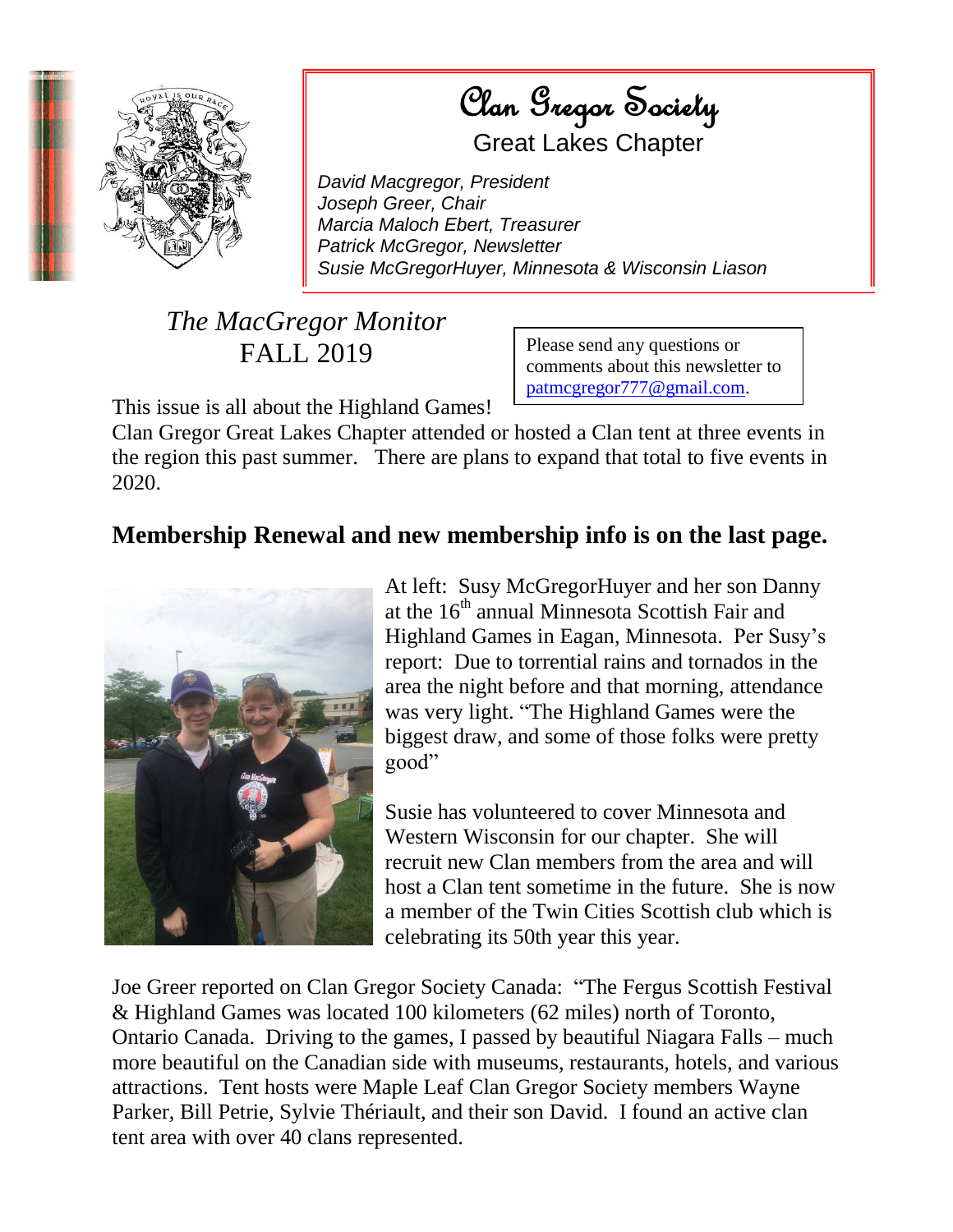Clan Gregor had a key end cap location which led to more traffic. Our MacGregor tent featured large print of Rob Roy painting and large list of surnames on easels at the corners. Inside the tent were various books and periodicals for research. The Clan signed up several new members and sold several t-shirts. Children stopped by to get their festival passports stamped and were rewarded with small MacGregor buttons created by Bill Petrie. Several festival officials and Scottish friends stopped by to say hello. Overall, it was a beautiful day and the Clan made lots of new connections!"



*Jerry Hanson, Bill Petrie and two tent visitors at Fergus, Ontario Highland Games*

"Jerry Hanson, is one our Chapter's longest standing members. He lives in Kansas but has roots and family here in Ontario and so he chose to support our Chapter this month!" -- Wayne MacGregor Parker, Clan Gregor Society Canada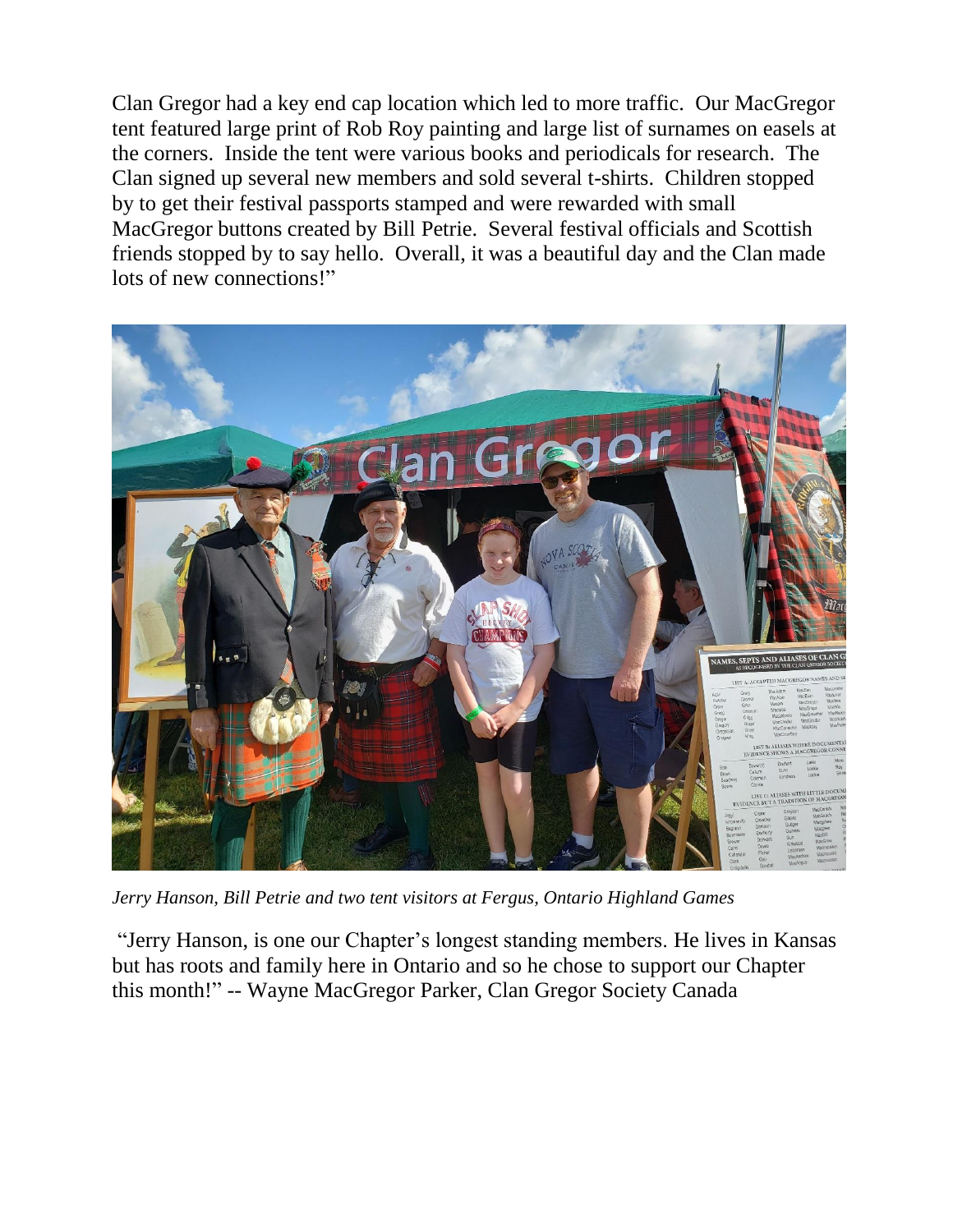The Ligonier Highland Games were held at beautiful Idlewild Park in Ligonier, PA on September  $19<sup>th</sup>$ . In attendance were Joe Greer, his wife Paula, Patrick McGregor and the Greer's canine child Rudy. We hosted a tent; the first time in years for Clan Gregor at this venue. The rain was heavy in the AM but the sun came out nicely in the afternoon.

The vistitors were quite enthusisastic and inquistive, eager to learn about the Proscripion of our Clan name and Rob Roy. Some visitors stopped by more than once.

This was the first time we hosted a tent without the steady guiding hands of Marcia Ebert and her husband Bob who have retired from hosting after many years of service.

Joe had ordered nice new banners for our tent and we set it up similar to Fergus. We some minor issues setting up and dismantling but neighboring clans chipped in with help and advice. Patrick and Joe walked in the Parade of Clans with a very nice brand new banner.



*Rudy (dog), Joe Greer and visitor Gregg "McGregor"Pchalski*

Future plans/dates:

- Host tent at Games in Berea, Ohio (June 2020),
- Eagan, Minnesota (July 2020),
- Ligonier PA (Sep 2020) and in Fergus ONT (Aug 2020)
- Adding in 2020 western MI (Patrick) and Edinboro PA (Joe); add other state games in region, if volunteers step up
- 2021: one hosted social gathering (e.g., Robert Burns or Rob Roy dinner)
- 2022: International Clan Gregor Gathering in Scotland to mark the 200th anniversary of the founding of the Clan Gregor Society